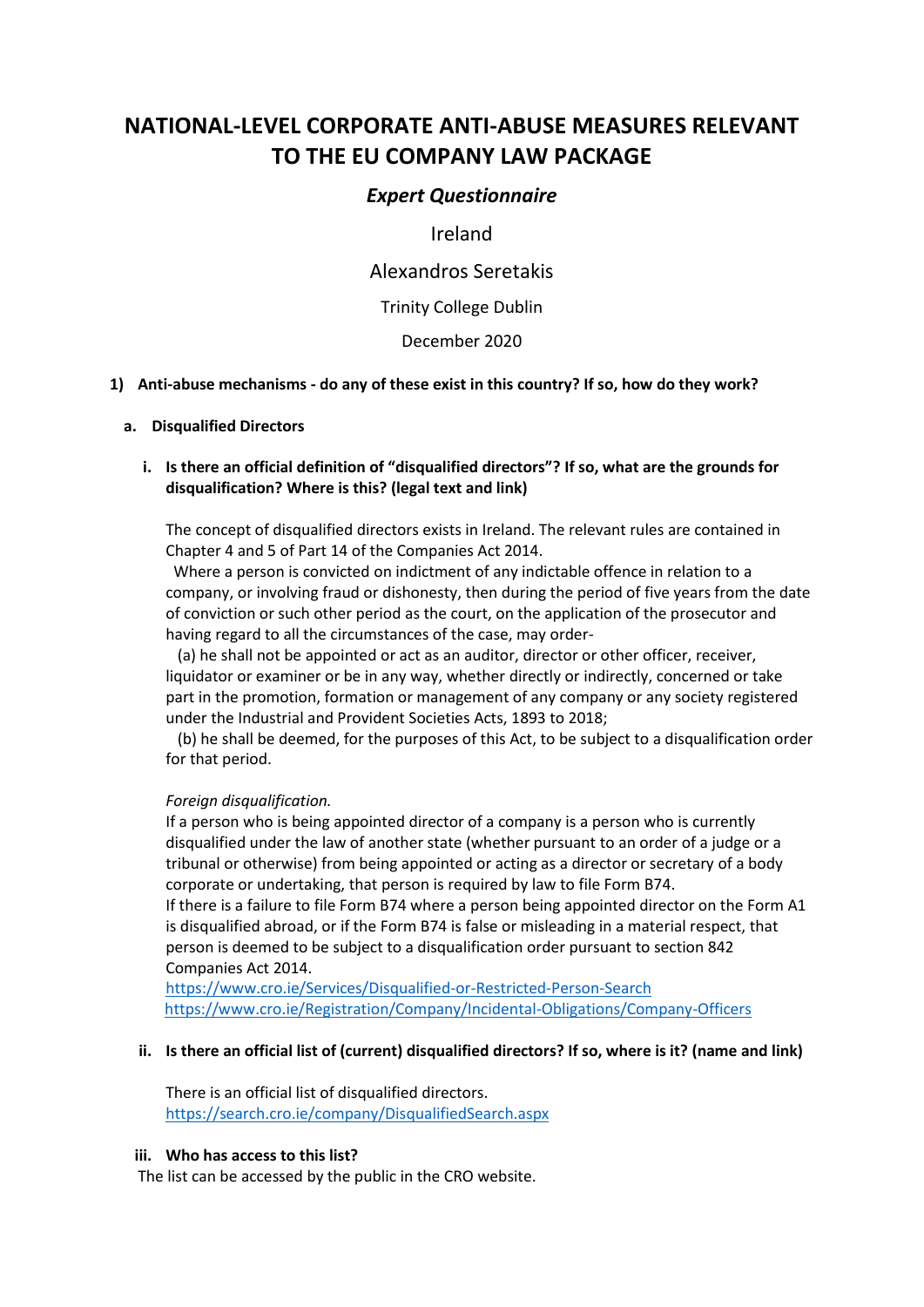#### **b. Beneficial Owners**

#### **i. Where is the database of beneficial owners and who maintains it (link)**

# *4 th and 5th Anti-Money Laundering Directive*.

A Statutory Instrument, No 110 of 2019, to establish a Central Register of Beneficial Ownership of Companies and Industrial and Provident Societies (RBO) was signed into law (April 2019) by the Minister for Finance.

The central register of beneficial ownership of companies is a standalone Register which has been established under anti-money laundering legislation, not company law, and the Registrar of Beneficial Ownership is a separate legal entity.

It is the legal responsibility of the officers of a company/society (director(s) and secretary) to obtain and confirm beneficial ownership information, to keep the company/society's own beneficial ownership register current and accurate and to deliver the required beneficial ownership information to the central register of beneficial ownership of companies and industrial and provident societies within the prescribed time frames.

The company/society's internal register of beneficial owners must be available for inspection by any member of the Police, the Revenue Commissioners, a competent authority, the Criminal Assets Bureau, or an (ODCE) inspector appointed under section 764(1) of the Companies Act 2014.

#### **ii. Are there any checks on the authenticity of beneficial owners?**

Information required for each beneficial owner includes company name, company number, surname, forename, date of birth, PPSN number, nationality, country of residence, statement of nature and extent of interest held, statement of nature and extent of control, date of entry date of cessation as beneficial owner, residential address, name of presenter, address, phone number, capacity in which the presenter is acting: (e.g. officer/employee of company/ society, person acting on behalf of the company/society etc).

The RBO Register is designed to accept and register submissions when all details entered are correct.

Personal details are verified against Department of Social Protection (DSP). If a beneficial owner knowingly or wilfully provides the company/society and/or their presenter with incorrect details such as the wrong PPSN, date of birth, name etc, s/he may face prosecution or other sanctions for providing false information. Otherwise, if the error is genuine but the RBO Unit is unable to validate the Beneficial Owner because of the incorrect details, the particular submission for that company/society containing the incorrect data will be rejected in its entirety. The RBO unit will contact directly the beneficial owner.

#### **iii. Updating of lists/databases**

There is an obligation on the company to keep list current, as mentioned above.

#### **iv. Access to databases?**

There are two types of access to beneficial ownership in the central register – "unrestricted access" and "restricted access".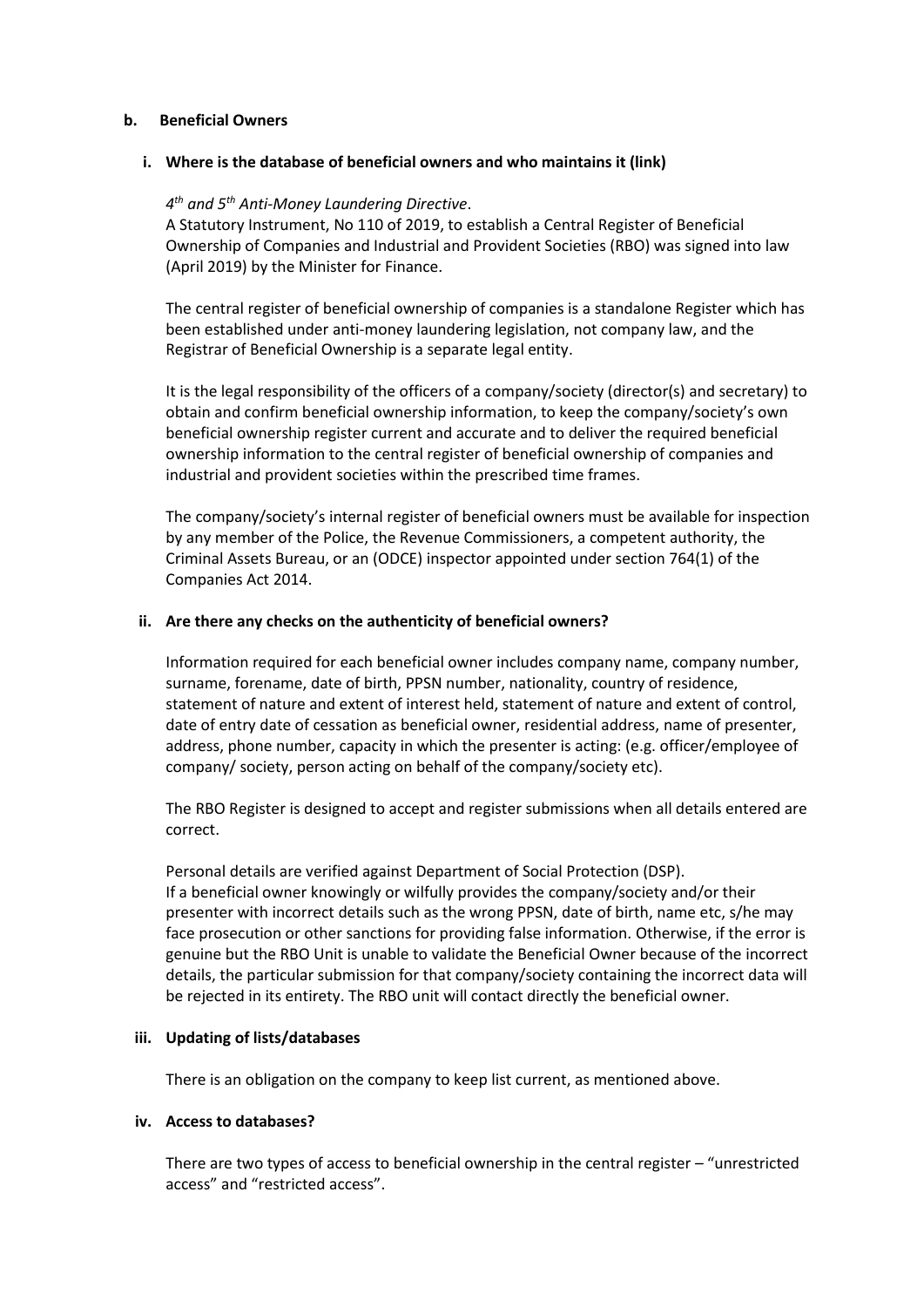Unrestricted access to the Police, Financial Intelligence Unit, Central Bank, Criminal Assets Bureau, Revenue Commissioners, Law Society Ireland, Department of Justice, Legal Services Regulatory Authority, General Council of the Bar of Ireland.

Restricted access to the public and financial institutions, accountants, auditors, tax advisers, legal professionals.

Members of the public and designated persons can access RBO data through an on-line portal. They can purchase a "RBO Report of Beneficial Owners/Controllers". The Report will include a list of the current beneficial owners of the company/society and the following data in respect of each one: Forename and Surname. Month and Year of birth, Nationality. Country of residence and a statement of the nature and extent of the beneficial interest held or control exercised.

#### **c. Electronic identity (eID) scheme**

Ireland has no EU-notified eID scheme.

#### **2) Company registry – transparency, access, cost**

#### **a. Identity and location**

The Register of Companies at the Companies Registration Office https://www.cro.ie/en-ie/

#### **b. To what extent is it digitalized?**

Digital tools already widely used for company incorporation and company reporting. There are three schemes for incorporating companies: a) ordinary, incorporation in 15 working days, b) Fé Phráinn incorporation in ten working days and c) Online A1 incorporation in five working days.

There is mandatory e-filing for annual returns (including financial statements and electronic payment), Change of registered office, Change of director and/or secretary, or a change in their particulars, Nomination of a new annual return date. There is an online portal called CORE: Companies Online Registration Environment.

Certificates of Incorporation of a Company Name are issued as "digitally certified" documents. The format of the Certificate of Incorporation hasn't changed and the Digital Certificates contain all of the information previously displayed in the paper Certificates. The signature of the officer registering the company on behalf of the Registrar appears on the Digital Certificate.

#### **c. Are bulk downloads of the entire list of registered companies possible?**

No.

# **d. Does the registry have search features beyond the name of the company or person (e.g. by sector or employee size)**

There is a Company Search facility in the CRO website. The only search features are number or Company Name. In order to search better you can also include address after you have included the number of the Company or Company Name.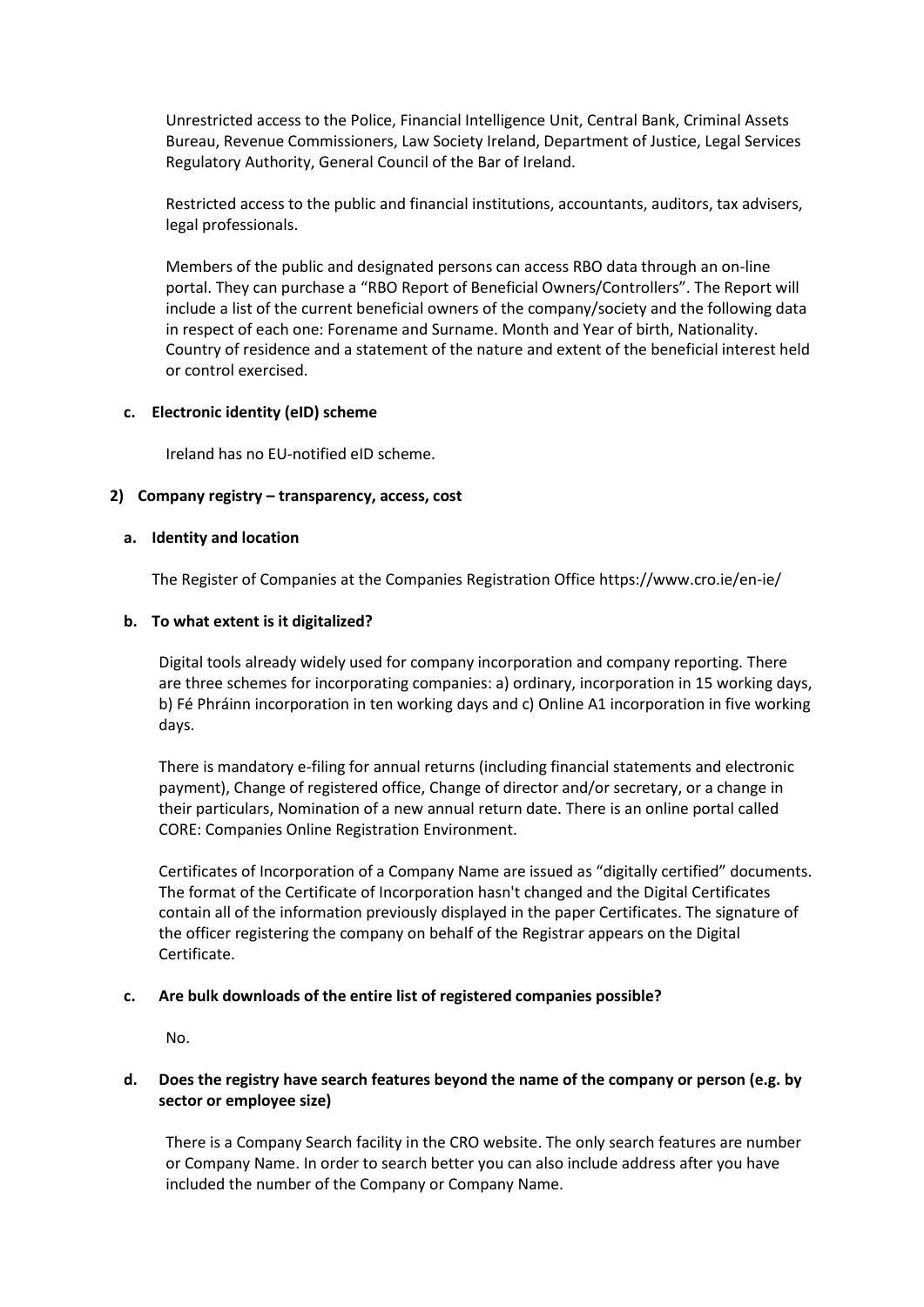# **e. What is the typical cost of downloading a document from the registry?**

Information that is free of charge: Company name, Company number, Company Type, Address of registered office, Date of incorporation, Status of company, Date of last annual return filed and then a list of submitted documents.

Company submissions and company printouts are available for purchase. The cost for a PDF and Tiff is 2.50 Euro. The cost of a Company Printout is 3.50 euro. A signed print-out costs 12 euro.

#### **f. Is there information on employment levels beyond what is contained in annual accounts?**

There is no specific information regarding employees above and beyond what is supplied in annual accounts.

# **g. Information on European company forms and EU reorganizations (CBM)**

There is no separate registry regarding cross-border mergers or European company forms. Searches can be done via the Company name or Number. For instance, in case of a company involved in a CBM, material relating to the CBM, such as the CMB order, the draft terms of the merger, notice of proposed cross-border merger are available for purchase along with all the other company filings.

# **3) Firm foundations**

# **a. What authority or organization is responsible for registering new companies?**

The CRO (Companies Registration Office) is the statutory authority for registering new companies in the Republic of Ireland. The Office also registers business names. The CRO is the central repository of public statutory information on Irish companies and business names. The CRO operates under the aegis of the Department of Business, Enterprise and Innovation. Other functions include the receipt and registration of post incorporation documents/The enforcement of the Companies Act 2014 in relation to the filing obligations of companies/Making information available to the public. It has enforcement powers for companies who fail to file annual returns.

# **b. What are the steps needed to found and register a new company? To what extent can these happen digitally?**

The steps required are the preparation and submission of Form A1 together with the constitutions. Can be done fully online through CORE [\(https://core.cro.ie/\)](https://core.cro.ie/) Form A1 includes information such as company name, address, director details, company capital.

# **c. What checks (if any) are done on the authenticity of documents, identity of founders, record of founders (e.g. disqualification as directors) and beneficial owners**

# **i. By registration authority**

- 1. CRO checks the identity of directors, beneficial owners and record of founders.
- 2. All company types must have one secretary and a minimum of two directors.
- 3. All company directors and secretaries (where applicable) must be over the age of 18 years.
- 4. An undischarged bankrupt cannot be an officer of a company.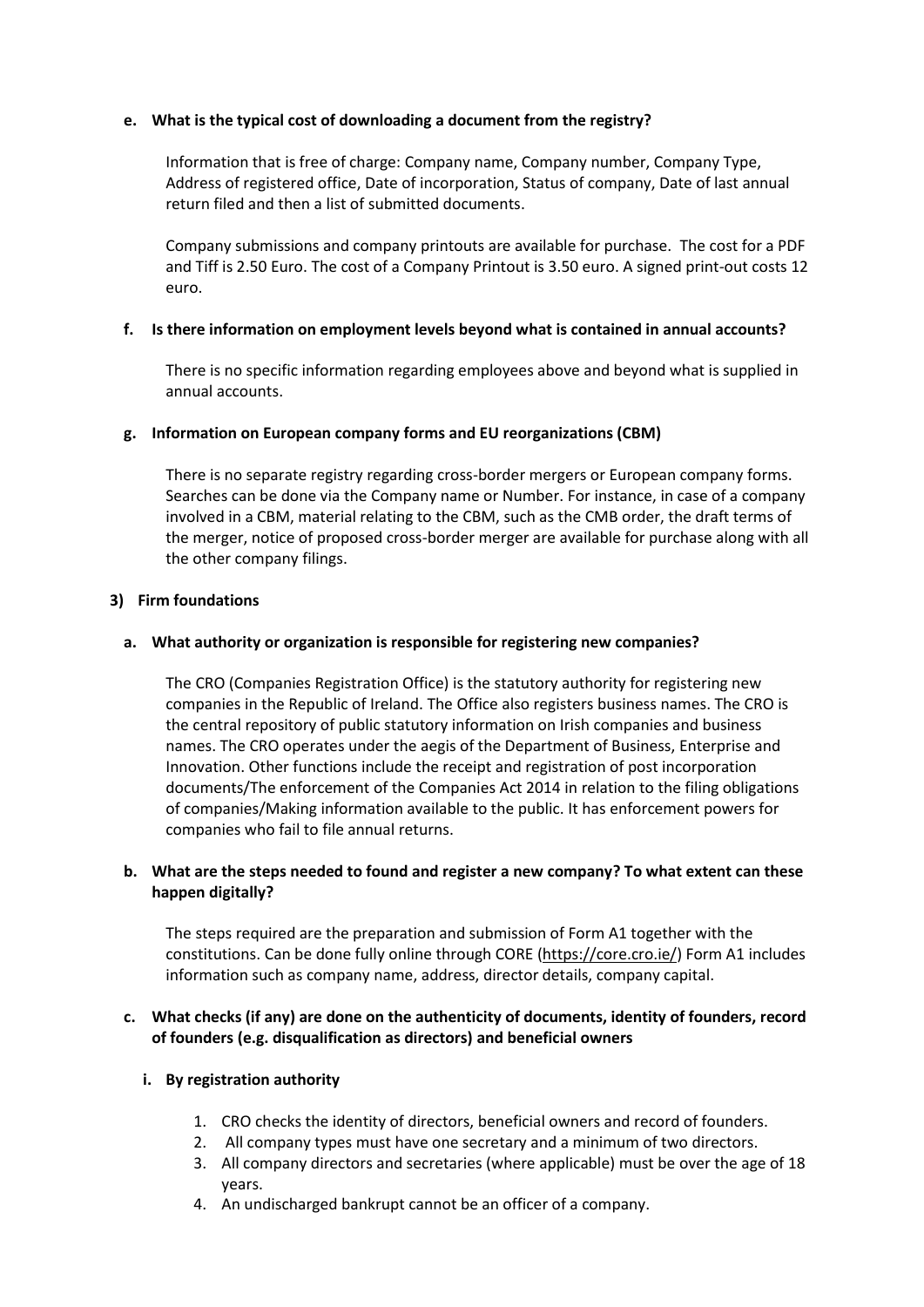- 5. at least one of the directors for the time being of a company which is being incorporated is required to be resident in a member State of the EEA.
- 6. A person shall not at particular time be a director of more than 25 companies.
- 7. The secretary may be one of the directors of the company.
- 8. A company secretary must be over the age of 18 years.
- ‒ Disqualification list and registry of beneficial owners.
- ‒ Companies Act 2014 section 19(2)(c)
- ‒ The constitution shall either

(i) be signed by each subscriber in the presence of at least one witness who shall attest the signature; or

(ii) be authenticated in the manner referred to in section 888.

- ‒ Section 888: A requirement of this Act that a document shall be signed or sealed shall be satisfied if the document is authenticated in the prescribed manner.
- ‒ A notary public is an officer who can administer oaths and statutory declarations, witness and authenticate documents. They also check that legal requirements are fulfilled, such as the requirement that a company must have at least one secretary and a minimum of two directors, before registering the company.

# **ii. By notaries**

Notaries play a role in the authentication of the constitution. According to Companies Act 2014 section 19(2)(c) The constitution shall (c) either—(i) be signed by each subscriber in the presence of at least one witness who shall attest the signature; or (ii) be authenticated in the manner referred to in section 888. According to Section 888: A requirement of this Act that a document shall be signed or sealed shall be satisfied if the document is authenticated in the prescribed manner. A notary public is an officer who can administer oaths and statutory declarations, witness and authenticate documents. Thus, notaries are used in the authentication of the constitution or in serving as witnesses for attesting the signature of each subscriber while signing the constitution. They do not engage in any sort of anti-abuse checks.

# iii. **By "facilitator" companies (foundation agents**)

Facilitator companies play a role, but not under statutory authority, just under market practice. They are used to incorporate companies and they offer additional services such as providing nominee company secretaries and registered addresses.

# **4) Cross-border Mergers (CBMs)**

# **a. Which authority is responsible for the pre-merger certificate (outbound CBMs), which authority is responsible for approving the merger (inbound CBMs)?**

The High Court of Ireland is responsible.

The Irish company must apply to the High Court for a certificate of compliance with the premerger requirements required of that company. This certificate, if obtained, will be conclusive evidence that the Irish company has properly completed the pre-merger requirements.

Where the successor company is an Irish company, the parties must seek High Court approval in respect of the proposed CMB.

The High Court will not approve the CBM unless it is satisfied that: